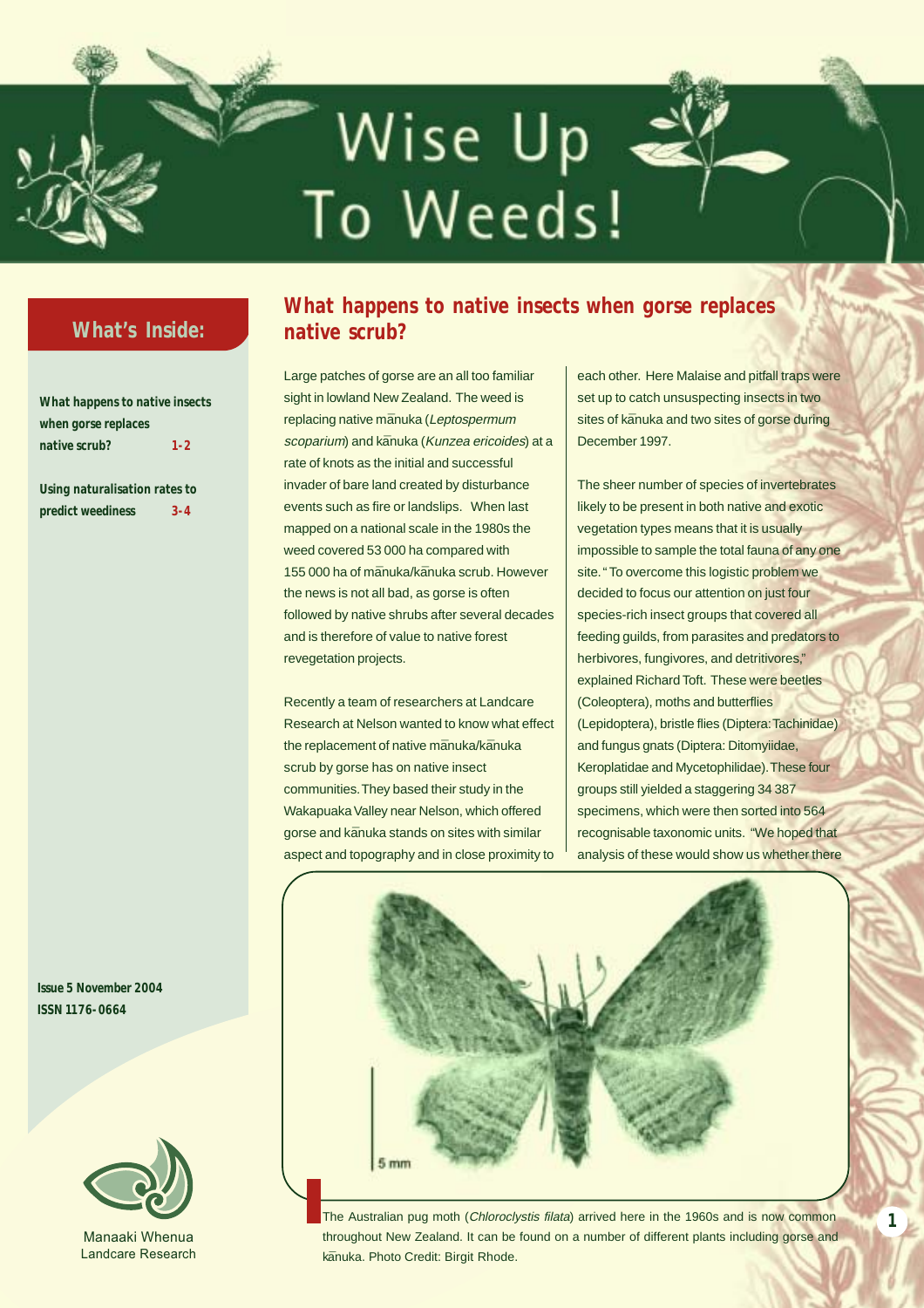were differences in species richness. abundance, and community composition between the two habitat types," related Richard. The team wanted to use this information to estimate the possible extent of species loss if kānuka-dominated communities continue to be replaced by gorse.

Their analysis of the data gathered from each of the insect groups studied showed that the insect communities associated with gorse and with kānuka were different (see ordination graph). "Just over half of the species we found in each of our four insect groups were unique to either the gorse or kānuka habitat," explained Richard. "This reflects the highly specialised nature of many insects."

Gorse proved to be a good place to find insects, both exotic and native. In fact, overall they found more species were recovered from the traps in gorse than from those placed in kānuka and this result was statistically significant. A closer look at the data from each insect group revealed that for all groups, except the beetles caught in pitfall traps, more species were consistently found in gorse than in kānuka, although these differences were not statistically significant. They also found that there were more individual specimens of bristle flies, beetles from Malaise traps, and moths and butterflies caught in gorse than in kānuka. Many species of fungal gnats were also more prevalent in gorse, although overall more fungal gnat specimens were found in kānuka because one species, called Mycetophila dilatata (Mycetophilidae), was very abundant at the second kānuka site.

Since gorse is an exotic plant in New Zealand it might be suspected that the insects finding a home in it would also tend to be introduced. "Interestingly this was not the case, as low numbers of adventive ('non-native') species were found in both kānuka and gorse," explained Richard. No

**2**



**Ordination graph using data from all four insect groups sampled.** This ordination shows that the insect communities associated with gorse and kānuka were different for all four insect groups studied. (Graph adapted from Harris et. al. 2004)

overseas species of fungal gnats or bristle flies were found in either gorse or kānuka. Of the five species of introduced beetles identified from either kānuka or gorse, only one, the gorse seed weevil, was exclusive to gorse. Moths and butterflies bucked the trend, with 12 different adventive types being found in gorse compared with 4 in kānuka. Just to confuse the picture, the Australian pug moth (Chloroclystis filata)(Lepidoptera: Geometridae) was the only abundant overseas moth or butterfly to be found in both habitats and it was more common in the native kānuka. Native moths and butterflies were also present in gorse and the number of species present was similar to that found in kānuka.

It is very likely that gorse will continue to replace kānuka and mānuka at sites throughout New Zealand in the future as it has a competitive advantage in its abilities to regenerate faster after fire, to resist grazing by stock and to produce many more flowers, seeds and seedlings. "From our results we predict this replacement will lead to different insect communities at these sites and native insects that can only live in kānuka are likely to become locally extinct." concluded Richard. However, the good news from this study is that gorse can

support at least as many (if not more) native species as kānuka, indicating the value of this adventive weed as a habitat for native invertebrates.

This study was funded by the Foundation for Research, Science and Technology, New Zealand.

For the full story see: Harris, R.J.; Toft, R.J.; Dugdale, J.S.; Williams, P.A.; Rees, J.S. 2004: **Insect assemblages in a native (kānuka**  $\tilde{n}$ **Kunzea ericoides) and an invasive (gorse** *Ò***Ulex europaeus) shrubland.** New Zealand Journal of Ecology 28(1): 35–47.



A native fungal gnat (Mycetophila dilatata) was very abundant at the second kānuka site. Photo Credit: Richard Toft.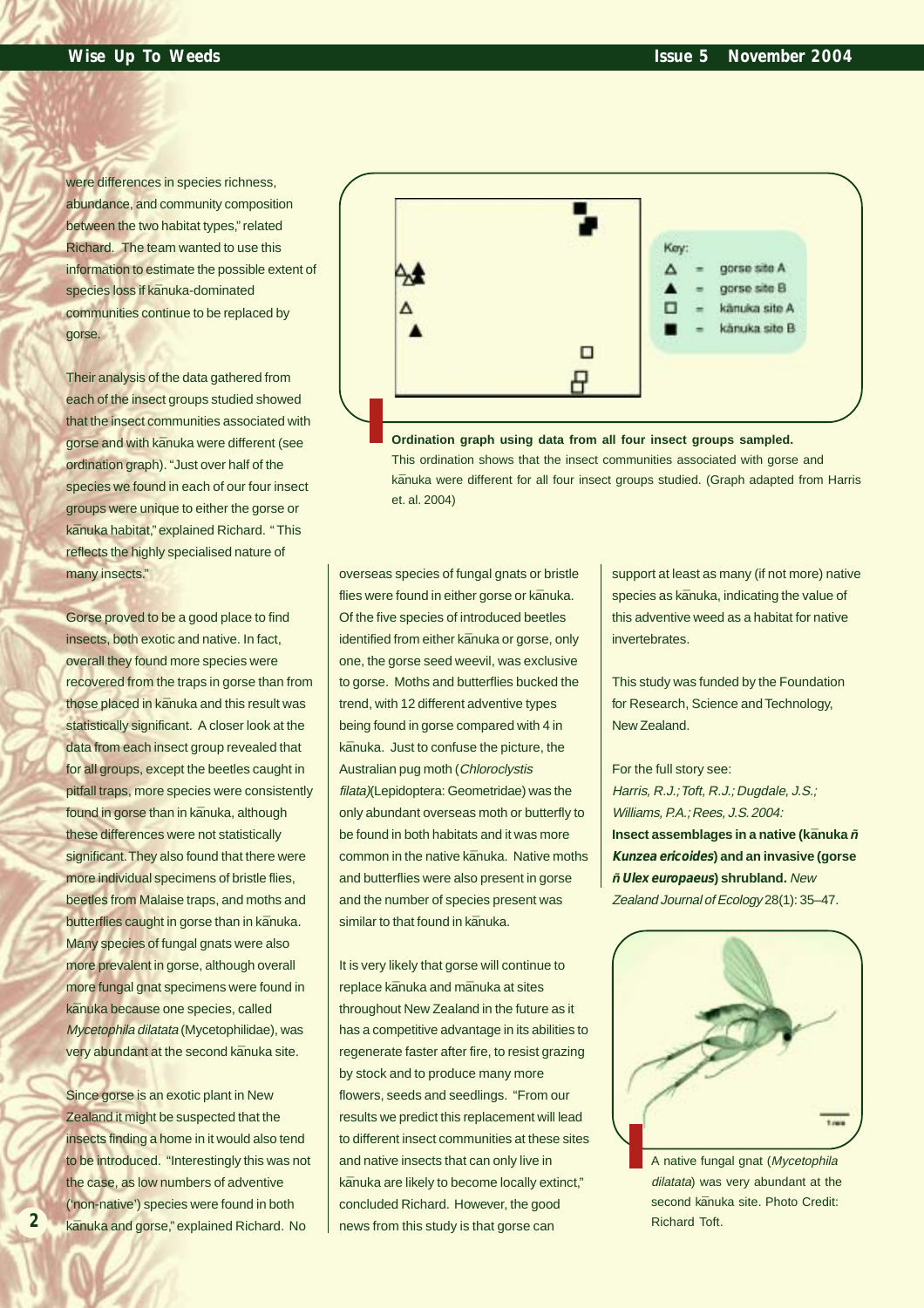## **Using naturalisation rates to predict weediness**

New plant species are introduced to a country through a number of different avenues. They may be self-introduced, deliberately imported or we may unwittingly give them a helping hand if they are contaminants of another desirable plant or product. These activities increase the risk that some of these species may become invasive weeds in their new home, as does the wider use of existing species, or the development of new cultivars.

However, at the border or early in the invasion of a new area by a plant species, there are difficulties in assessing the weed risk these species pose because there may be minimal information available about previous weediness overseas and the likely impact of the introduced species in the new environment.

Peter Williams, Landcare Research, along with colleagues Richard Duncan, Lincoln University, and Rod Randall, Western Australia Dept of Agriculture, have been grappling with this problem and come up with one way of assessing the risk that an introduced plant may become a weed. This is based on historical data showing the past behaviour of relatives (plants from the same family or genera) of the potential weed and focuses on the ability of these to have naturalised in their new home.

Naturalisation occurs when a plant species escapes cultivation and forms a selfsustaining population in the wild. "We believe this is the critical step in the process of a species becoming invasive, and most often occurs before a significant adverse impact is noticed," explained Peter. "In our study we compiled lists of all the introduced and naturalised plant species of New Zealand and Australia in order to compare the probability of naturalisation in the different families and genera."

Of the 24 800 species introduced to New Zealand the trio found only 7% had naturalised here. Some families appear better able to naturalise than others, as the data revealed that approximately half the families introduced into New Zealand have no naturalised species at all, for example the Bromeliaceae or Orchidaceae.

The researchers also found that some genera within these families are better able to naturalise than others. "Using generalised linear models to analyse our New Zealand data we found that, for most large families, naturalisation is not scattered randomly through all the genera in a plant family, but is significantly clumped within certain genera," related Peter. "This may mean that species in some genera share traits that enable them to naturalise at a greater rate than species in other genera." Some of these traits are those that humans prefer, because genera that have been widely planted naturalise at a greater rate than those that are not widely planted.

One critical thing the three scientists wanted to know was the relationship between naturalisation and weediness. They found that in general families with a low naturalisation rate had a low proportion of weeds whereas those with high naturalisation rates tended to be most weedy. However, there was a lot of variation amongst the larger families that had average naturalisation rates, and it was necessary to look at the level of genera to gain an understanding of the general patterns within these families.

The plant ecologists found that in addition to naturalisation being concentrated within certain genera, weediness was also. Using their Australian data they found that genera within the same family behaved differently in terms of weediness. They compared species of the genera Centaurea and Helichrysum, both from the Asteraceae family. They found that of the 36 species of Centaurea that had been introduced into Australia, 15 had nafuralised and 4 were



Quentin Paynter tries unsuccessfully to hide behind a large Australian fireweed plant (Senecio bipinnatisectus) that had taken up residence in a Rotorua front garden. Photo Credit: Chris Winks.